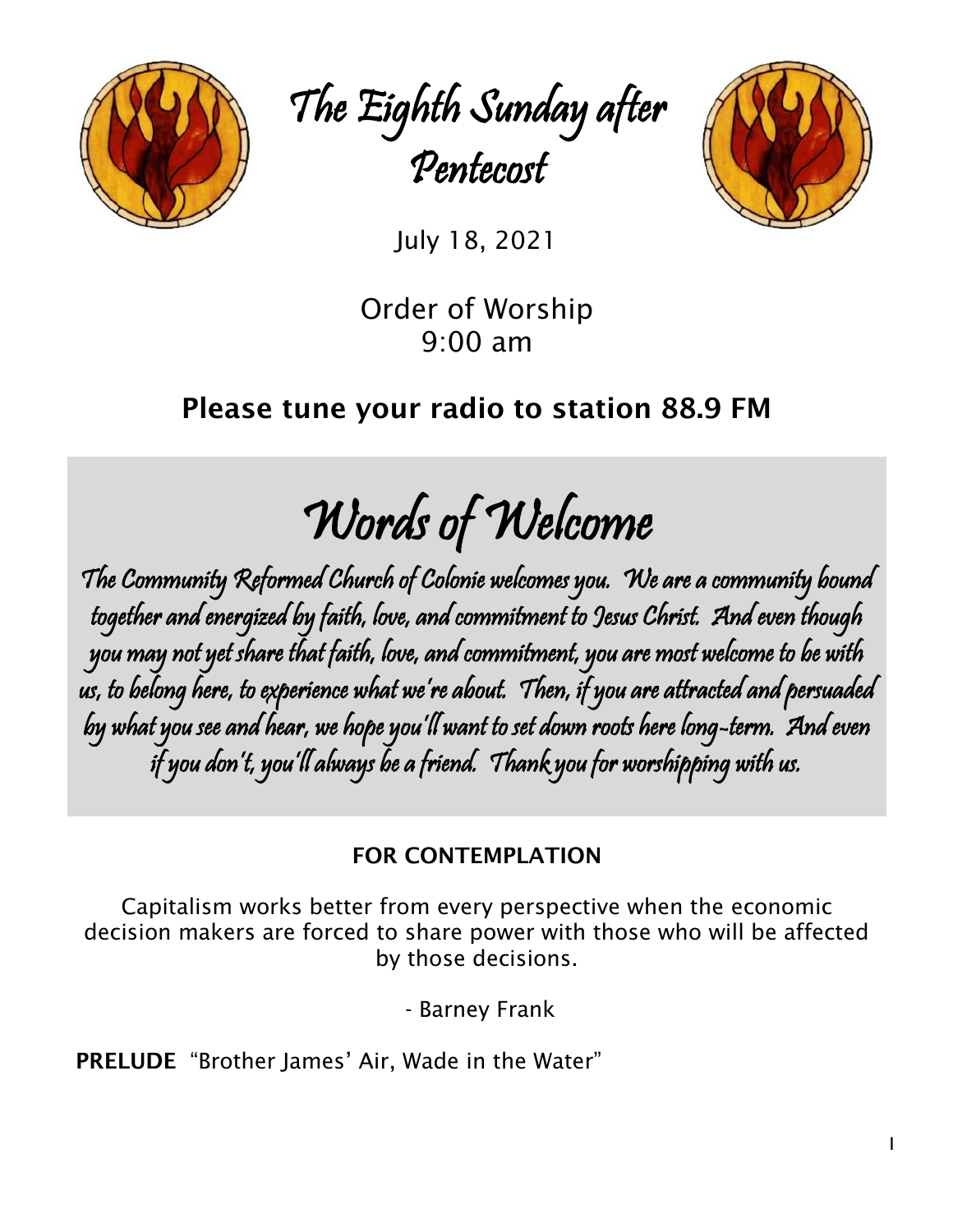## WELCOME AND ANNOUNCEMENTS OF THE DAY

INTROIT "Sanctuary"

## CALL TO WORSHIP

In a world that too easily wounds and breaks, *we long for those who will heal and restore;*

In a world that too easily divides and dissects, *we long for those who will unify and interweave;*

In a world that too easily excludes and judges, *we long for those who will include and understand;*

And in a world where your call, O God, can still be heard, *we long for the courage to answer, and to be the ones we long for. Amen.*

HYMN 574 – "Lord, Speak to Me, That I May Speak" CANONBURY

*1 Lord, speak to me that I may speak in living echoes of your tone; as you have sought, so let me seek your wandering children, lost, alone.*

*2 O lead me, Lord, that I may lead the stumbling and the straying feet; and feed me, Lord, that I may feed your hungry ones with manna sweet.*

*3 O teach me, Lord, that I may teach the precious things which you impart; snd wing my words, that they may reach the hidden depths of many a heart.*

*4 O fill me with your fullness, Lord, until my heart shall overflow in kindling thought and glowing word, your love to tell, your praise to show.*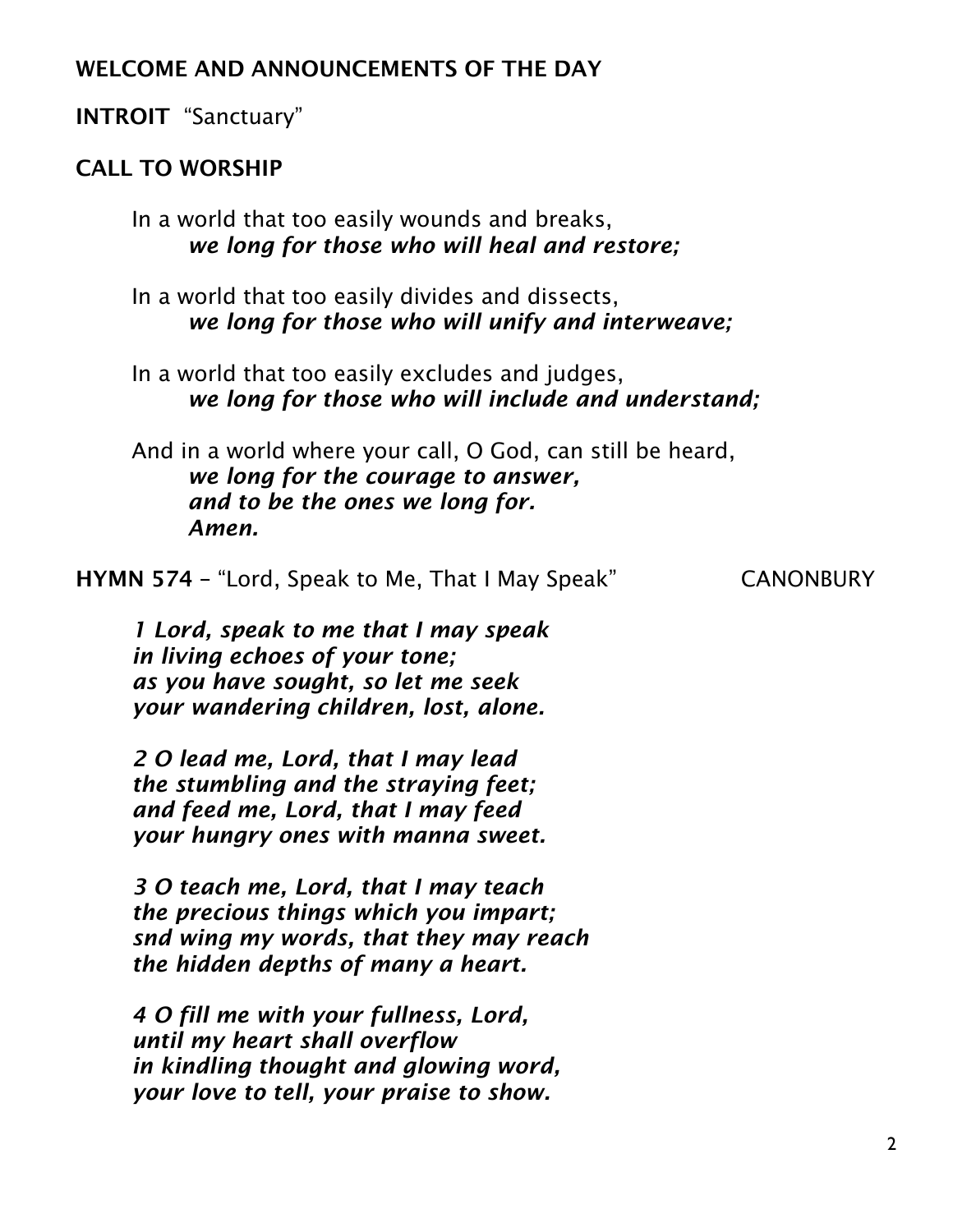## THE RESPONSIVE READING

We may not see it—we may not *want* to see it, but power dynamics are everywhere, God; In every relationship, in every social circle, in every organization and community, there are some people with power and some without. We will never be free of these power dynamics, God, but we can learn to do power better—and that is our prayer! May we learn to share what power we have *so that we never seek to control or exploit the other people in our lives;* May we seek to participate in systems of power *in every group to which we belong, while also making space for others to have power;* May we hold those in positions of power to account, *whether they be in government, business, religion, or any other sphere;* And may we all learn to resist the temptation *to use our power to control others, or to use manipulation to gain power when we feel powerless.*

As we learn to use power together in just and loving ways, may we begin to glimpse the presence of your Reign, and its power-sharing priorities, among us.

#### *Amen.*

TAIZÉ MEDITATION "Lord, Be Glorified" (3 times)

*In our lives, Lord, be glorified, be glorified. In our lives, Lord, be glorified today.*

*In our homes, Lord, be glorified, be glorified. In our homes, Lord, be glorified today.*

*In your church, Lord, be glorified, be glorified. In your church, Lord, be glorified today.*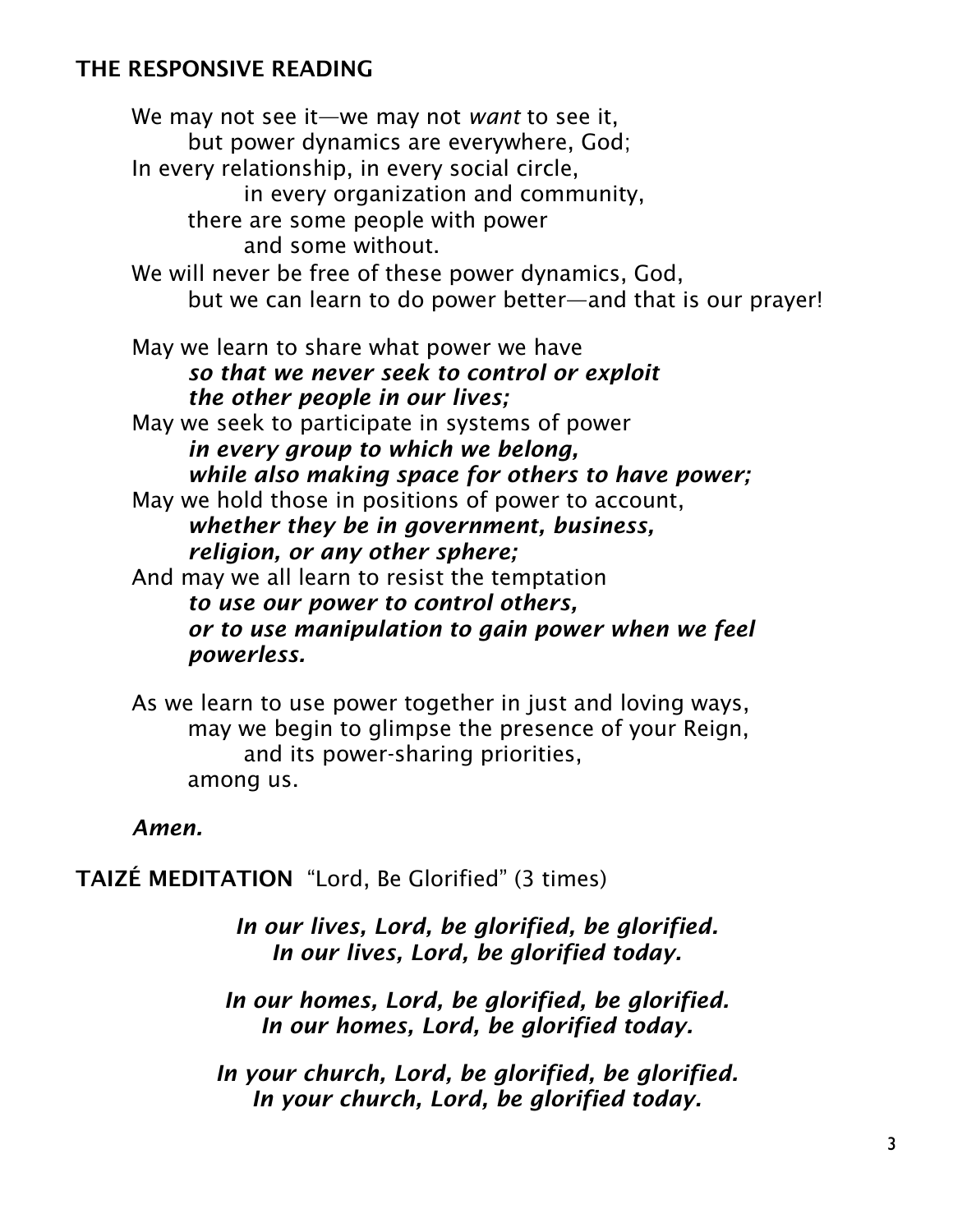*In your world, Lord, be glorified, be glorified. In your world, Lord, be glorified today.*

## PRAYER OF CONFESSION

Power is seductive, God; We may not want to rule the world, but we do want to rule *our* world; We may not want to control armies and multi-national corporations, but we do want to control our loved ones, our circumstances, and our corner of the world.

We think that all this control will make us safer. but we're wrong. It just creates conflict as we all try to cling to whatever power we feel we have; *Forgive us and heal us, O God,*

## *and show us new ways to engage with power, justly and compassionately.*

Thank you for the example you have given us in Jesus of how to turn away from dominance or manipulation, and share power with one another;

Thank you for the way you have shared your divine power with us, and for your gifts of humility, mutual service, and love that empower us to work together for the common good. *We praise you, God of love and justice, and we commit to follow your power-sharing ways.*

#### *Amen.*

TAIZÉ MEDITATION "Jesus, Remember Me" (3 times)

*Jesus, remember me when you come into your Kingdom. Jesus, remember me when you come into your Kingdom.*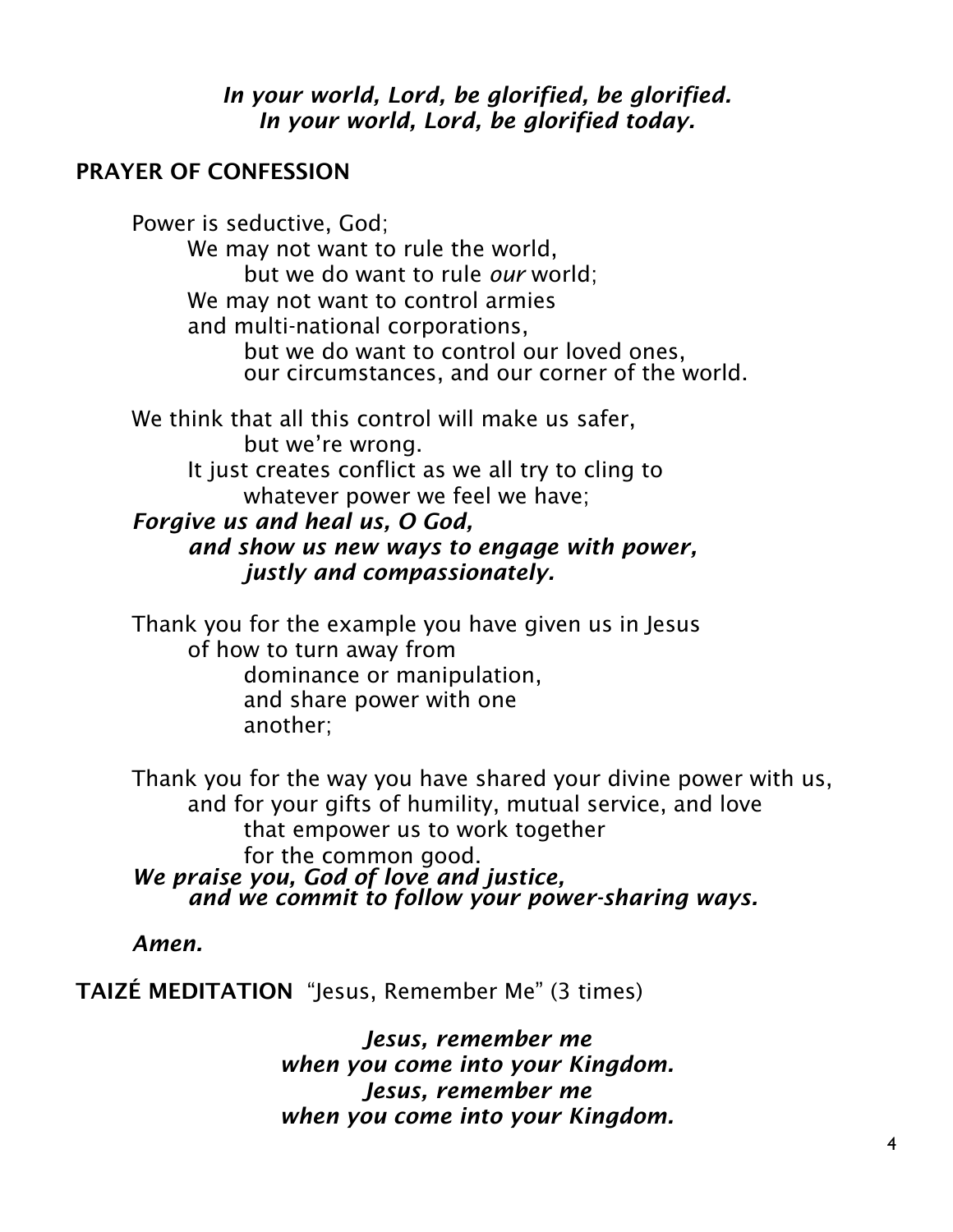## ASSURANCE OF GOD'S FORGIVENESS ~ Isaiah 54:8, 43-45; 44:22

## CHILDREN'S MESSAGE ~ Sarah Huiest

## DEACON'S PRAYER FOR THE WORLD ~ Tina Bottini

## CALL TO OFFERING

The Spirit of God is upon me, and God has anointed me to preach good news to the poor to proclaim release to the captive, and recovery of sight to the blind,

#### *to mend the brokenhearted, to comfort all who mourn, to set free those who are oppressed,*

and to proclaim the year of the Lord's work has begun. This is the work Christ has done.

*This is what we experience in him.*

So let us sing praises for good news,

*for release and freedom, for healing and the work of God in our hearts.*

Let us offer our gifts to God.

## THE OFFERING OF OUR GIFTS TO GOD

#### Website:

[www.communityreformedchurch.com](http://www.communityreformedchurch.com/)

## PayPal:

[https://www.paypal.com/donate?hosted\\_button\\_id=N67JS9D5MLMGS](https://www.paypal.com/donate?hosted_button_id=N67JS9D5MLMGS)

#### Mailing Address:

Community Reformed Church of Colonie 701 Sand Creek Road Colonie, NY 12205

## OUR PRAISE TO GOD (THE DOXOLOGY)

*Praise God from whom all blessings flow; Praise God, all creatures here below; Praise God above ye heavenly host: Praise Father, Son and Holy Ghost. Amen.*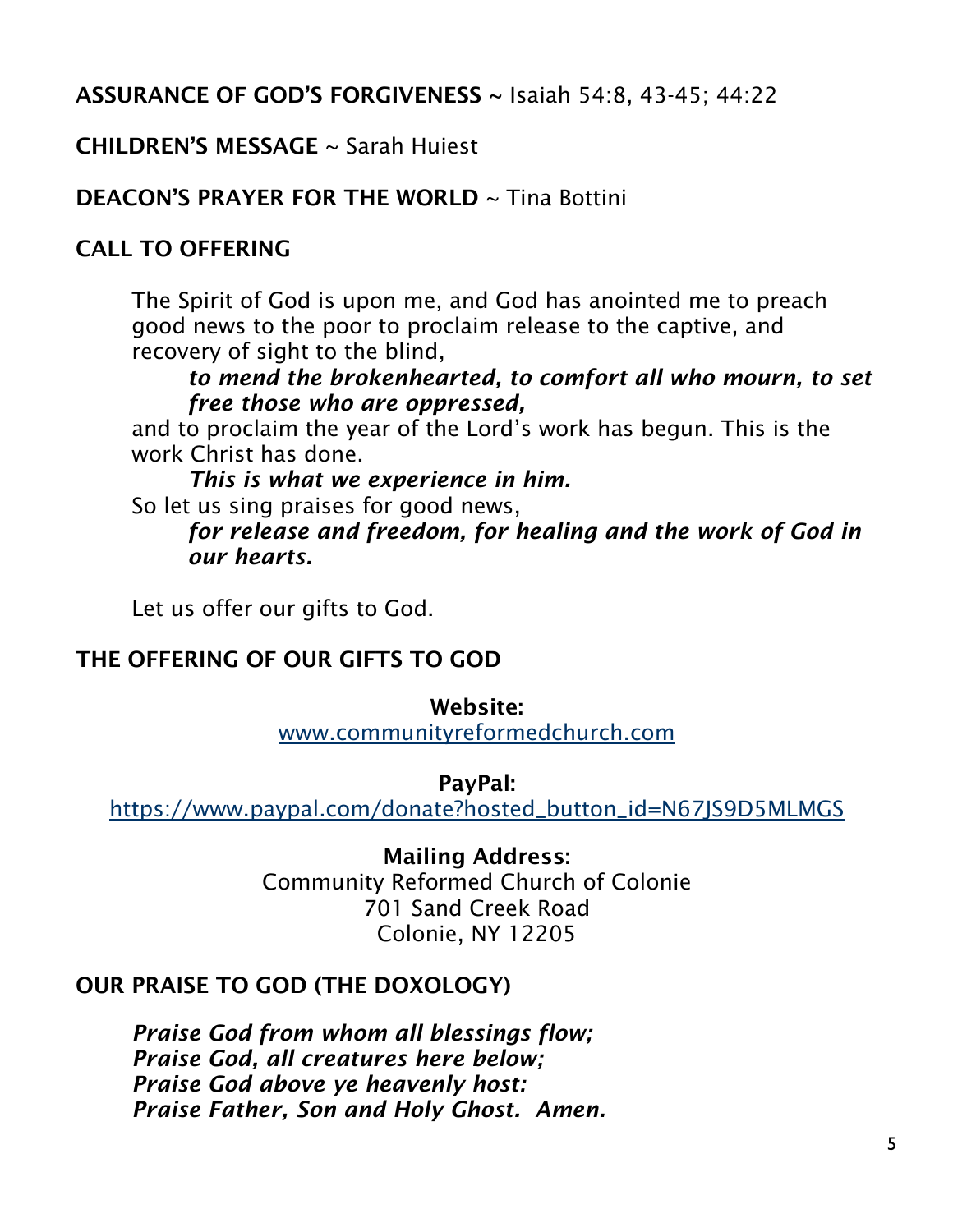## THE DEDICATION OF OUR GIFTS TO GOD

*Living Lord Jesus, we give thanks for all that you have done for us and continue to do for us through the gift of your Spirit. You welcome us as part of your family, members of God's household. Help us always to show our gratitude, not only through these gifts but also through our acceptance of others and as a welcoming and loving community of faith. In Jesus' name, we pray. Amen*

#### ELDER'S PRAYER FOR THE PEOPLE ~ Lisa McGee

## THE LORD'S PRAYER

*Our Father who art in heaven, hallowed be your name, your kingdom come, your will be done, on earth as it is in heaven. Give us this day our daily bread. And forgive us our debts, as we forgive our debtors. And lead us not into temptation, but deliver us from evil for yours is the kingdom, and the power and the glory forever. Amen.*

## THE SCRIPTURE LESSON Mark 10:34-44

James and John, the sons of Zebedee, came forward to him and said to him, "Teacher, we want you to do for us whatever we ask of you." And he said to them, "What is it you want me to do for you?" And they said to him, "Grant us to sit, one at your right hand and one at your left, in your glory." But Jesus said to them, "You do not know what you are asking. Are you able to drink the cup that I drink, or be baptized with the baptism that I am baptized with?" They replied, "We are able." Then Jesus said to them, "The cup that I drink you will drink; and with the baptism with which I am baptized, you will be baptized; but to sit at my right hand or at my left is not mine to grant, but it is for those for whom it has been prepared."

When the ten heard this, they began to be angry with James and John. So Jesus called them and said to them, "You know that among the Gentiles those whom they recognize as their rulers lord it over them, and their great ones are tyrants over them. But it is not so among you; but whoever wishes to become great among you must be your servant, and whoever wishes to be first among you must be servant of all.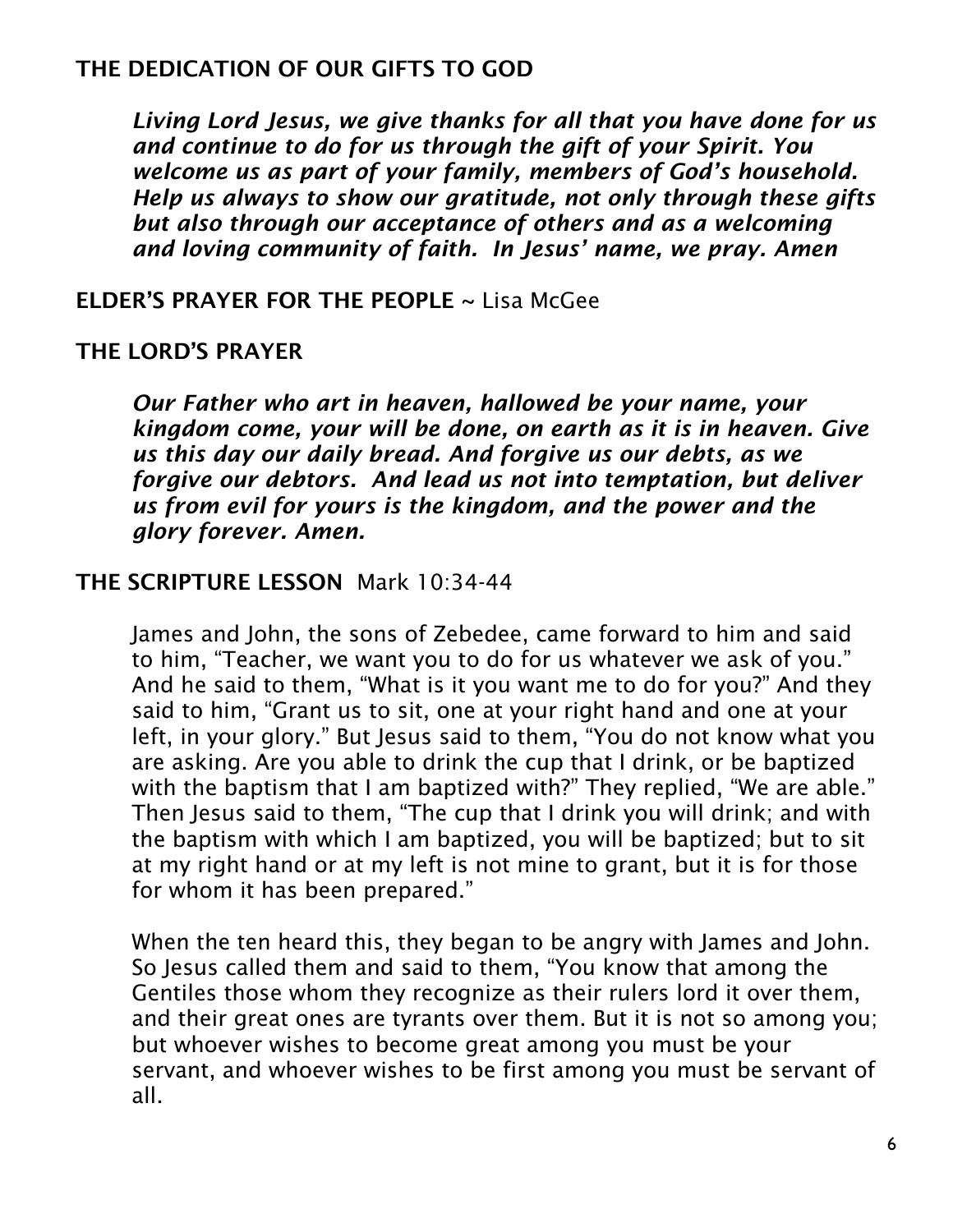#### THE MORNING MESSAGE "Just Power"

HYMN "They'll Know We Are Christians by Our Love" ST. BRENDAN'S

*We are one in the Spirit, we are one in the Lord; We are one in the Spirit, we are one in the Lord; And we pray that all unity will one day be restored. And they'll know we are Christians by our love, by our love, Yes, they'll know we are Christians by our love.*

*We will walk with each other, we will walk hand in hand; We will walk with each other, we will walk hand in hand; And together we'll spread the news that God is in our land. And they'll know we are Christians by our love, by our love, Yes, they'll know we are Christians by our love.*

*We will work with each other, we will work side by side; We will work with each other, we will work side by side; And we'll guard human dignity and save human pride. And they'll know we are Christians by our love, by our love, Yes, they'll know we are Christians by our love.*

*All praise to the Father, from whom all things come; And all praise to Christ Jesus, God's only Son. And all praise to the Spirit who makes us one. And they'll know we are Christians by our love, by our love, yes, they'll know we are Christians by our love.*

BENEDICTION

THE FOURFOLD AMEN STAINER